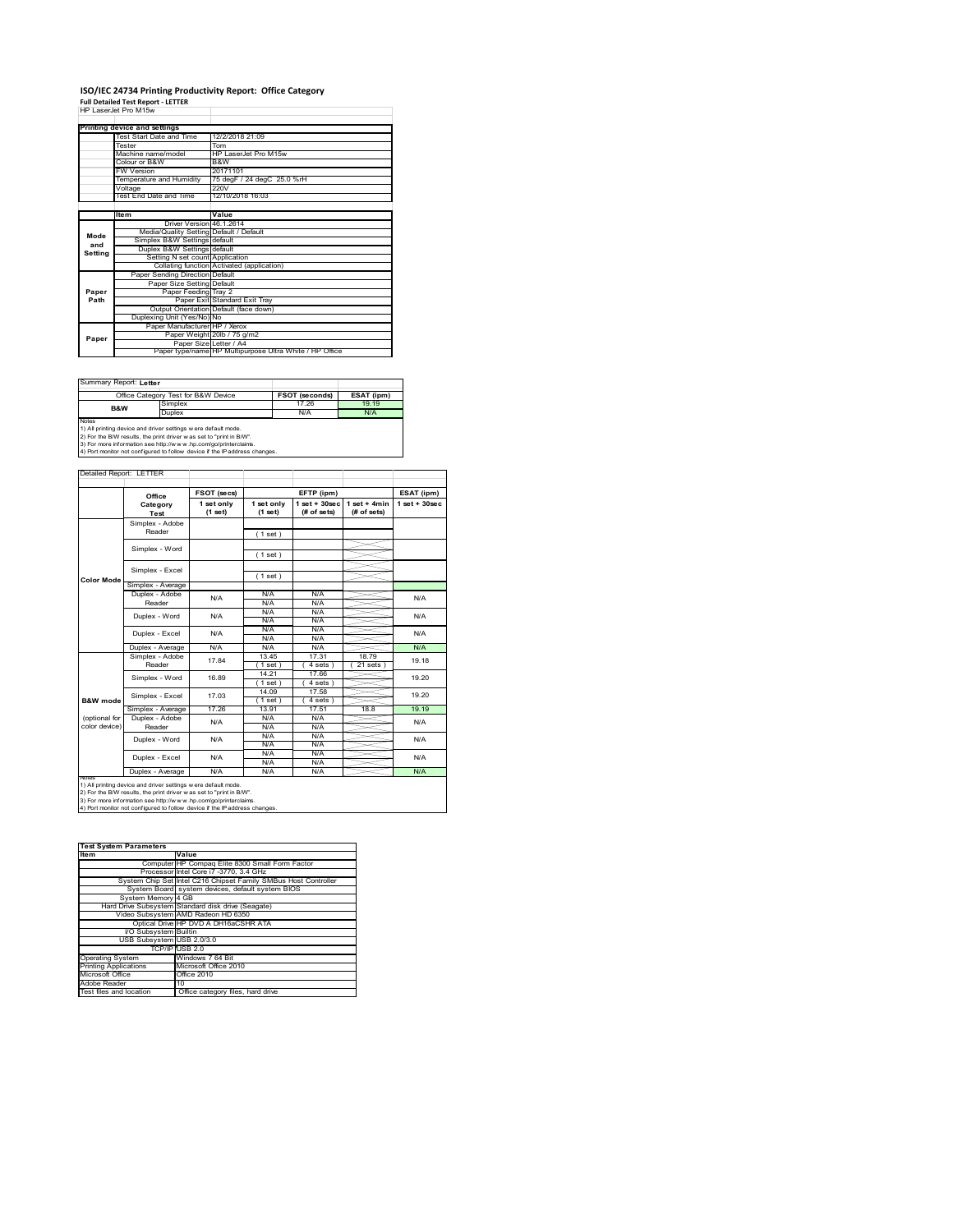#### **ISO/IEC 24734 Printing Productivity Report: Office Category Full Detailed Test Report ‐ A4** HP LaserJet Pro M15w

|         | HP Laser.let Pro M15w                   |                                                         |
|---------|-----------------------------------------|---------------------------------------------------------|
|         | Printing device and settings            |                                                         |
|         | Test Start Date and Time                | 12/2/2018 21:09                                         |
|         | Tester                                  | Tom                                                     |
|         | Machine name/model                      | HP LaserJet Pro M15w                                    |
|         | Colour or B&W                           | B&W                                                     |
|         | <b>FW Version</b>                       | 20171101                                                |
|         | Temperature and Humidity                | 75 degF / 24 degC 25.0 %rH                              |
|         | Voltage                                 | 220V                                                    |
|         | Test End Date and Time                  | 12/10/2018 16:03                                        |
|         |                                         |                                                         |
|         | ltem                                    | Value                                                   |
|         | Driver Version 46.1.2614                |                                                         |
| Mode    | Media/Quality Setting Default / Default |                                                         |
| and     | Simplex B&W Settings default            |                                                         |
| Setting | Duplex B&W Settings default             |                                                         |
|         | Setting N set count Application         |                                                         |
|         |                                         | Collating function Activated (application)              |
|         | Paper Sending Direction Default         |                                                         |
|         | Paper Size Setting Default              |                                                         |
| Paper   | Paper Feeding Tray 2                    |                                                         |
| Path    |                                         | Paper Exit Standard Exit Tray                           |
|         |                                         | Output Orientation Default (face down)                  |
|         | Duplexing Unit (Yes/No) No              |                                                         |
|         | Paper Manufacturer HP / Xerox           |                                                         |
| Paper   |                                         | Paper Weight 20lb / 75 g/m2                             |
|         | Paper Size Letter / A4                  |                                                         |
|         |                                         | Paper type/name HP Multipurpose Ultra White / HP Office |

Summary Report: **A4**

|                                                                | Office Category Test for B&W Device | <b>FSOT (seconds)</b> | ESAT (ipm) |  |  |  |
|----------------------------------------------------------------|-------------------------------------|-----------------------|------------|--|--|--|
| B&W                                                            | Simplex                             | 17.98                 | 18.31      |  |  |  |
|                                                                | Duplex                              | N/A                   | N/A        |  |  |  |
| <b>Notes</b>                                                   |                                     |                       |            |  |  |  |
| 1) All printing device and driver settings w ere default mode. |                                     |                       |            |  |  |  |
|                                                                |                                     |                       |            |  |  |  |

1) All printing device and driver settings were default mode.<br>2) For the B/W results, the print driver was set to "print in B/W".<br>3) For more information see http://www.hp.com/go/printerclaims.<br>4) Port monitor not configur

|                                | Office                    | FSOT (secs)           |                       | EFTP (ipm)                        |                               | ESAT (ipm)         |
|--------------------------------|---------------------------|-----------------------|-----------------------|-----------------------------------|-------------------------------|--------------------|
|                                | Category<br>Test          | 1 set only<br>(1 set) | 1 set only<br>(1 set) | $1$ set + $30$ sec<br>(# of sets) | $1$ set + 4min<br>(# of sets) | $1$ set + $30$ sec |
|                                | Simplex - Adobe<br>Reader |                       | (1 set)               |                                   |                               |                    |
|                                | Simplex - Word            |                       | (1 set)               |                                   |                               |                    |
| Colour<br>Mode                 | Simplex - Excel           |                       | (1 set)               |                                   |                               |                    |
|                                | Simplex - Average         |                       |                       |                                   |                               |                    |
|                                | Duplex - Adobe<br>Reader  | N/A                   | N/A<br>N/A            | N/A<br>N/A                        |                               | N/A                |
|                                | Duplex - Word             | N/A                   | N/A<br>N/A            | N/A<br>N/A                        |                               | N/A                |
|                                | Duplex - Excel            | N/A                   | N/A<br>N/A            | N/A<br>N/A                        |                               | N/A                |
|                                | Duplex - Average          | N/A                   | N/A                   | N/A                               |                               | N/A                |
|                                | Simplex - Adobe<br>Reader | 18.53                 | 12.94<br>$1$ set $)$  | 16.61<br>4 sets 1                 | 17.95<br>$20$ sets $)$        | 18.32              |
|                                | Simplex - Word            | 17.60                 | 13.63<br>$1$ set)     | 16.88<br>4 sets)                  |                               | 18.31              |
| <b>B&amp;W</b> mode            | Simplex - Excel           | 17.80                 | 13.48<br>$1$ set)     | 16.82<br>4 sets)                  |                               | 18.32              |
|                                | Simplex - Average         | 18.0                  | 13.35                 | 16.77                             | 18.0                          | 18.31              |
| (optional for<br>color device) | Duplex - Adobe<br>Reader  | N/A                   | N/A<br>N/A            | N/A<br>N/A                        |                               | N/A                |
|                                | Duplex - Word             | N/A                   | N/A<br>N/A            | N/A<br>N/A                        |                               | N/A                |
|                                | Duplex - Excel            | N/A                   | N/A<br>N/A            | N/A<br>N/A                        |                               | N/A                |
|                                | Duplex - Average          | N/A                   | N/A                   | N/A                               |                               | N/A                |

1) All printing device and driver settings were default mode.<br>2) For the B/W results, the print driver was set to "print in B/W".<br>3) For more information see http://www.hp.com/go/printerclaims.<br>4) Port monitor not configur

| <b>Test System Parameters</b> |                                                                 |  |  |  |  |
|-------------------------------|-----------------------------------------------------------------|--|--|--|--|
| <b>Item</b>                   | Value                                                           |  |  |  |  |
|                               | Computer HP Compag Elite 8300 Small Form Factor                 |  |  |  |  |
|                               | Processor Intel Core i7 -3770, 3.4 GHz                          |  |  |  |  |
|                               | System Chip Set Intel C216 Chipset Family SMBus Host Controller |  |  |  |  |
|                               | System Board system devices, default system BIOS                |  |  |  |  |
| System Memory 4 GB            |                                                                 |  |  |  |  |
|                               | Hard Drive Subsystem Standard disk drive (Seagate)              |  |  |  |  |
|                               | Video Subsystem AMD Radeon HD 6350                              |  |  |  |  |
|                               | Optical Drive HP DVD A DH16aCSHR ATA                            |  |  |  |  |
| I/O Subsystem Builtin         |                                                                 |  |  |  |  |
| USB Subsystem USB 2.0/3.0     |                                                                 |  |  |  |  |
|                               | TCP/IPIUSB 2.0                                                  |  |  |  |  |
| <b>Operating System</b>       | Windows 7 64 Bit                                                |  |  |  |  |
| <b>Printing Applications</b>  | Microsoft Office 2010                                           |  |  |  |  |
| Microsoft Office              | Office 2010                                                     |  |  |  |  |
| Adobe Reader                  | 10                                                              |  |  |  |  |
| Test files and location       | Office category files, hard drive                               |  |  |  |  |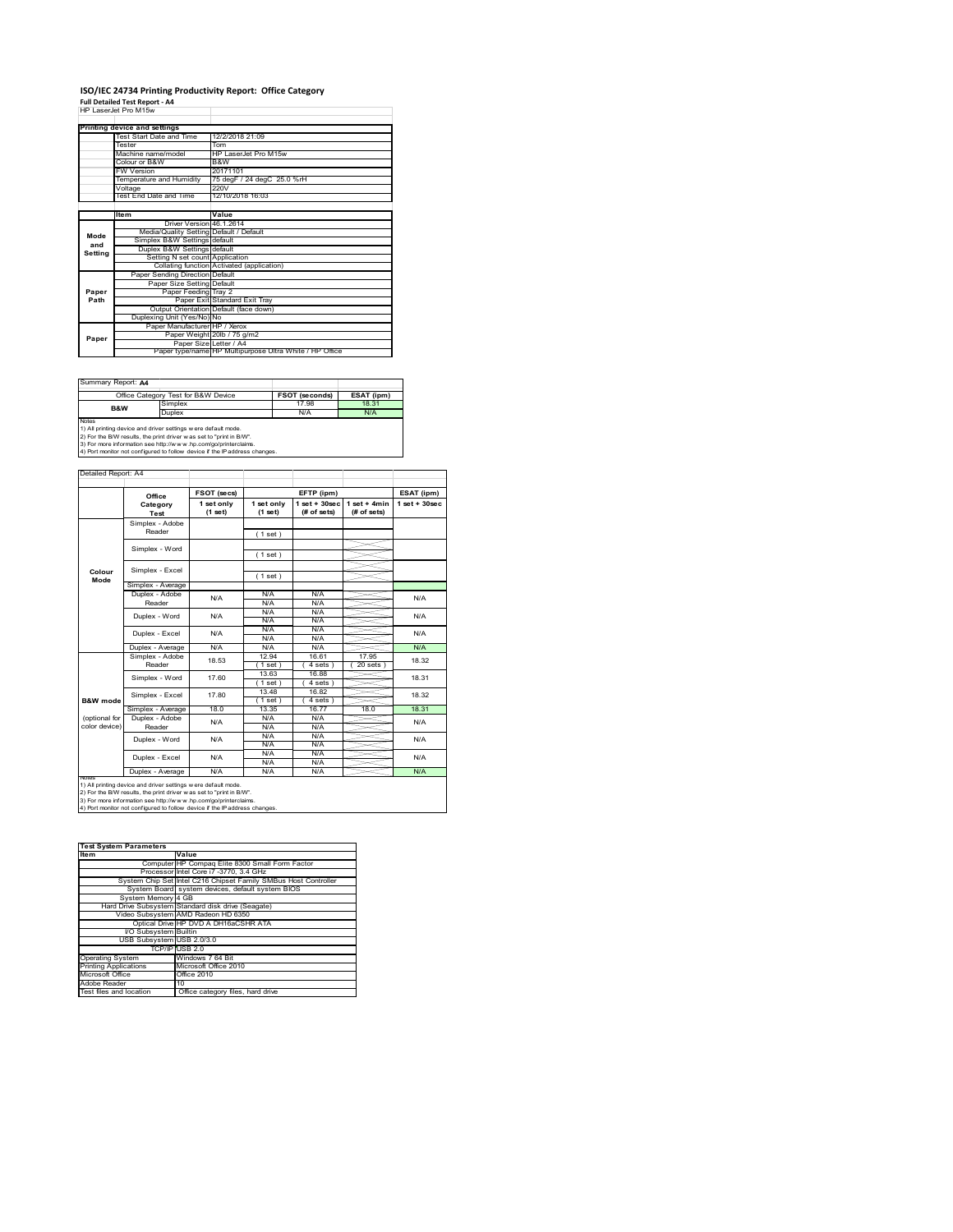## **ISO/IEC 24734 Printing Productivity Report: Office Category Feature Performance Full Report ‐ Office Feature Performance Test** HP LaserJet Pro M15w

|         | reature renormance run neport - onnee reature renormance rest |                                                         |
|---------|---------------------------------------------------------------|---------------------------------------------------------|
|         | HP Laser let Pro M15w                                         |                                                         |
|         |                                                               |                                                         |
|         | Printing device and settings                                  |                                                         |
|         | Test Start Date and Time                                      | 12/2/2018 21:09                                         |
|         | Tester                                                        | Tom                                                     |
|         | Machine name/model                                            | HP LaserJet Pro M15w                                    |
|         | Colour or B&W                                                 | B&W                                                     |
|         | <b>FW Version</b>                                             | 20171101                                                |
|         | Temperature and Humidity                                      | 75 degF / 24 degC 25.0 %rH                              |
|         | Voltage                                                       | 220V                                                    |
|         | Test End Date and Time                                        | 12/10/2018 16:03                                        |
|         |                                                               |                                                         |
|         | Item                                                          | Value                                                   |
|         | Driver Version 46.1.2614                                      |                                                         |
| Mode    | Media/Quality Setting Default / Default                       |                                                         |
| and     | Simplex B&W Settings default                                  |                                                         |
| Setting | Duplex B&W Settings default                                   |                                                         |
|         | Setting N set count Application                               |                                                         |
|         |                                                               | Collating function Activated (application)              |
|         | Paper Sending Direction Default                               |                                                         |
|         | Paper Size Setting Default                                    |                                                         |
| Paper   | Paper Feeding Tray 2                                          |                                                         |
| Path    |                                                               | Paper Exit Standard Exit Tray                           |
|         |                                                               | Output Orientation Default (face down)                  |
|         | Duplexing Unit (Yes/No) No                                    |                                                         |
|         | Paper Manufacturer HP / Xerox                                 |                                                         |
| Paper   |                                                               | Paper Weight 20lb / 75 g/m2                             |
|         | Paper Size Letter / A4                                        |                                                         |
|         |                                                               | Paper type/name HP Multipurpose Ultra White / HP Office |

| <b>ISO Print Productivity Report: Feature Performance Test Summary</b>                                                                                                                                                                                                                      |               |                                      |                                      |  |  |
|---------------------------------------------------------------------------------------------------------------------------------------------------------------------------------------------------------------------------------------------------------------------------------------------|---------------|--------------------------------------|--------------------------------------|--|--|
|                                                                                                                                                                                                                                                                                             |               | <b>Feature Performance Ratio</b>     |                                      |  |  |
| <b>Printing Modes</b><br>(Feature Adobe Reader - Office test file)                                                                                                                                                                                                                          |               | FSOT (base)<br><b>FSOT (feature)</b> | <b>ESAT (feature)</b><br>ESAT (base) |  |  |
| A5, Landscape Feed, Simplex, Colour                                                                                                                                                                                                                                                         | Simplex       |                                      |                                      |  |  |
| A5. Portrait Feed. Simplex. Colour                                                                                                                                                                                                                                                          | Simplex       |                                      |                                      |  |  |
| Legal, Simplex, Colour                                                                                                                                                                                                                                                                      | Simplex       |                                      |                                      |  |  |
| Legal, Duplex, Colour                                                                                                                                                                                                                                                                       | <b>Duplex</b> |                                      |                                      |  |  |
| A4, 1200 dpi, Simplex, Colour                                                                                                                                                                                                                                                               | Simplex       |                                      |                                      |  |  |
| Letter, 1200 dpi. Simplex, Colour                                                                                                                                                                                                                                                           | Simplex       |                                      |                                      |  |  |
| A4. General Office. Simplex. Colour                                                                                                                                                                                                                                                         | Simplex       |                                      |                                      |  |  |
| Letter, General Office, Simplex, Colour                                                                                                                                                                                                                                                     | Simplex       |                                      |                                      |  |  |
| A5, Landscape Feed, Simplex, B/W                                                                                                                                                                                                                                                            | Simplex       |                                      |                                      |  |  |
| A5, Portrait Feed, Simplex, B/W                                                                                                                                                                                                                                                             | Simplex       | 45%                                  | 38%                                  |  |  |
| Legal, Simplex, B/W                                                                                                                                                                                                                                                                         | Simplex       |                                      |                                      |  |  |
| Legal, Duplex, B/W                                                                                                                                                                                                                                                                          | <b>Duplex</b> |                                      |                                      |  |  |
| A4, 1200 dpi, Simplex, B/W                                                                                                                                                                                                                                                                  | Simplex       |                                      |                                      |  |  |
| Letter, 1200 dpi, Simplex, B/W                                                                                                                                                                                                                                                              | Simplex       |                                      |                                      |  |  |
| A4, General Office, Simplex, B/W                                                                                                                                                                                                                                                            | Simplex       |                                      |                                      |  |  |
| Letter, General Office, Simplex, B/W                                                                                                                                                                                                                                                        | Simplex       |                                      |                                      |  |  |
| Notes<br>1) All printing device and driver settings w ere default mode.<br>2) Test conducted with 8-paper Office Feature Performance file.<br>3) For more information see http://www.hp.com/go/printerclaims.<br>4) Port monitor not configured to follow device if the IP address changes. |               |                                      |                                      |  |  |

| <b>Printing Modes</b>                               | <b>Base Printing Mode</b> |                     |                      | <b>Feature Performance</b>       |                                         |                                      |
|-----------------------------------------------------|---------------------------|---------------------|----------------------|----------------------------------|-----------------------------------------|--------------------------------------|
| Feature Adobe Reader - Office<br>test file (8-page) | <b>FSOT</b><br>Base       | <b>ESAT</b><br>Base | 1 set<br>FSOT (secs) | $1$ set $+30$ sec.<br>ESAT (ipm) | FSOT (base)<br><b>FSOT</b><br>(feature) | <b>ESAT (feature)</b><br>ESAT (base) |
| A5, Landscape Feed, Simplex, Colour                 |                           |                     |                      |                                  |                                         |                                      |
| A5, Portrait Feed, Simplex, Colour                  |                           |                     |                      |                                  |                                         |                                      |
| Legal, Simplex, Colour                              |                           |                     |                      |                                  |                                         |                                      |
| Legal, Duplex, Colour                               |                           |                     |                      |                                  |                                         |                                      |
| A4, 1200 dpi, Simplex, Colour                       |                           |                     |                      |                                  |                                         |                                      |
| Letter, 1200 dpi, Simplex, Colour                   |                           |                     |                      |                                  |                                         |                                      |
| A4, General Office, Simplex, Colour                 |                           |                     |                      |                                  |                                         |                                      |
| Letter, General Office, Simplex, Colour             |                           |                     |                      |                                  |                                         |                                      |
| A5, Landscape Feed, Simplex, B/W                    | 32.07                     | 18.31               |                      |                                  |                                         |                                      |
| A5. Portrait Feed. Simplex. B/W                     | 32.07                     | 18.31               | 72.25                | 7.1                              | 45%                                     | 38%                                  |
| Legal, Simplex, B/W                                 |                           |                     |                      |                                  |                                         |                                      |
| Legal, Duplex, B/W                                  |                           |                     |                      |                                  |                                         |                                      |
| A4. 1200 dpi. Simplex. B/W                          | 32.07                     | 18.31               |                      |                                  |                                         |                                      |
| Letter, 1200 dpi, Simplex, B/W                      |                           |                     |                      |                                  |                                         |                                      |
| A4, General Office, Simplex, B/W                    | 32.07                     | 18.31               |                      |                                  |                                         |                                      |
| Letter, General Office, Simplex, B/W                |                           |                     |                      |                                  |                                         |                                      |

|           | <b>Test System Parameters</b> |                                                                 |
|-----------|-------------------------------|-----------------------------------------------------------------|
|           | lte m                         | Value                                                           |
|           |                               | Computer HP Compaq Elite 8300 Small Form Factor                 |
|           |                               | Processor Intel Core i7 -3770, 3.4 GHz                          |
|           |                               | System Chip Set Intel C216 Chipset Family SMBus Host Controller |
|           |                               | System Board system devices, default system BIOS                |
| Test      | System Memory 4 GB            |                                                                 |
| System    |                               | Hard Drive Subsystem Standard disk drive (Seagate)              |
|           |                               | Video Subsystem AMD Radeon HD 6350                              |
|           |                               | Optical Drive HP DVD A DH16aCSHR ATA                            |
|           | I/O Subsystem Builtin         |                                                                 |
|           | USB Subsystem USB 2.0/3.0     |                                                                 |
| <b>VO</b> |                               | TCP/IPIUSB 2.0                                                  |
|           | <b>Operating System</b>       | Windows 7 64 Bit                                                |
|           | <b>Printing Applications</b>  | Microsoft Office 2010                                           |
|           | Software Microsoft Office     | Office 2010                                                     |
|           | Adobe Reader                  | 10                                                              |
|           | Test files and location       | Office category files, hard drive                               |
|           |                               |                                                                 |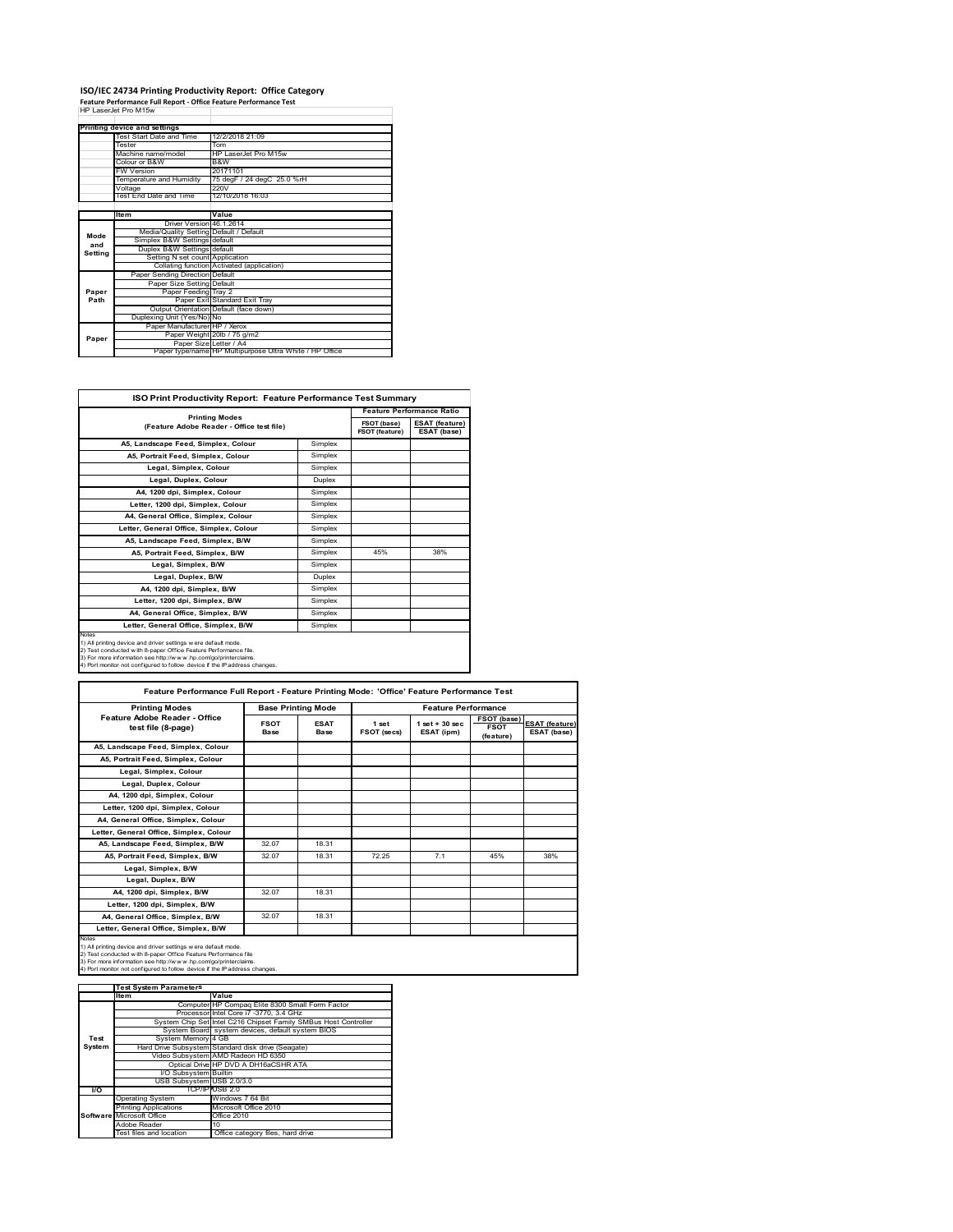## **ISO/IEC 17629 First Print Out Time Report: Office Category**

| <b>Full Detailed Test Report - LETTER</b> |  |
|-------------------------------------------|--|
| HP LaserJet Pro M15w                      |  |

|            | Printing device and settings               |                                |  |  |  |  |
|------------|--------------------------------------------|--------------------------------|--|--|--|--|
|            | Test Start Date and Time                   | 11/2/2017 20:40                |  |  |  |  |
|            | Tester                                     | Susan                          |  |  |  |  |
|            | Machine name/model                         | HP LaserJet Pro M15w           |  |  |  |  |
|            | Colour or B&W                              | B&W                            |  |  |  |  |
|            | <b>FW Version</b>                          | 20171101                       |  |  |  |  |
|            | Configuration (options)                    | Default                        |  |  |  |  |
|            | Controller                                 | 11800                          |  |  |  |  |
|            | Printing device page count                 | Not Specified                  |  |  |  |  |
|            | Printing supplies page count Not Specified |                                |  |  |  |  |
|            | Temperature and Humidity                   | 72 degF / 22 degC 33.6 %rH     |  |  |  |  |
|            | Voltage                                    | 220V                           |  |  |  |  |
|            | Test End Date and Time                     | 12/17/2018 23:27               |  |  |  |  |
|            |                                            |                                |  |  |  |  |
|            | <b>Item</b>                                | Value                          |  |  |  |  |
| Mode       | PDL and driver version                     | 46.1.2614                      |  |  |  |  |
|            | Print Quality mode                         | default                        |  |  |  |  |
| and        | <b>B&amp;W</b> settings                    | default                        |  |  |  |  |
| Setting    | Paper feed orientation                     | Short Edge                     |  |  |  |  |
| Paper      | Paper type setting                         | default                        |  |  |  |  |
|            | Paper feeding                              | Standard cassette              |  |  |  |  |
|            | Paper exit                                 | Standard exit tray             |  |  |  |  |
| Paper Path | Output orientation                         | default (face up or face down) |  |  |  |  |
|            |                                            |                                |  |  |  |  |

**ISO First Page Out Time Summary Report: Office Category** Summary Report: **Letter**

**FPOT from Ready (seconds)**<br>Simplex 8.12 **Duplex**<br>Notes<br>1) All printing device and driver settings were default mode.<br>2) For the BM results, the print driver was set to "print in BM".<br>4) For more information see http://www.hp.com/golprinterclaims.<br>4) Port monitor **B&W**

|                                                                 |                                                                                                                                                                                                                                                                                                                                                                                                             | ISO First Page Out Time Report: Office Category |                            |                              |                      |                   |            |
|-----------------------------------------------------------------|-------------------------------------------------------------------------------------------------------------------------------------------------------------------------------------------------------------------------------------------------------------------------------------------------------------------------------------------------------------------------------------------------------------|-------------------------------------------------|----------------------------|------------------------------|----------------------|-------------------|------------|
| <b>Detailed Report: LETTER</b>                                  |                                                                                                                                                                                                                                                                                                                                                                                                             |                                                 |                            |                              |                      |                   |            |
|                                                                 |                                                                                                                                                                                                                                                                                                                                                                                                             | Word<br>(seconds)                               | Excel<br>(seconds)         | Adobe<br>Reader<br>(seconds) | Average<br>(seconds) | <b>Delay Time</b> |            |
|                                                                 | FPOT from Ready - Simplex                                                                                                                                                                                                                                                                                                                                                                                   |                                                 |                            |                              |                      |                   |            |
|                                                                 | FPOT from Ready - Duplex                                                                                                                                                                                                                                                                                                                                                                                    |                                                 |                            |                              |                      |                   |            |
| <b>Color Mode</b>                                               | FPOT from Sleep - Simplex                                                                                                                                                                                                                                                                                                                                                                                   |                                                 |                            | N/A                          |                      |                   |            |
|                                                                 | Recovery Time                                                                                                                                                                                                                                                                                                                                                                                               |                                                 |                            |                              |                      |                   |            |
|                                                                 | FPOT from Off - Simplex                                                                                                                                                                                                                                                                                                                                                                                     |                                                 |                            |                              |                      |                   |            |
|                                                                 | Warm-up Time                                                                                                                                                                                                                                                                                                                                                                                                |                                                 |                            |                              |                      |                   |            |
|                                                                 | FPOT from Ready - Simplex                                                                                                                                                                                                                                                                                                                                                                                   | 8.46                                            | 7.82                       | 8.07                         | 8.12                 | 49 Seconds        |            |
|                                                                 | FPOT from Ready - Duplex                                                                                                                                                                                                                                                                                                                                                                                    |                                                 |                            |                              |                      |                   |            |
| <b>B&amp;W Mode</b>                                             | FPOT from Sleep - Simplex                                                                                                                                                                                                                                                                                                                                                                                   |                                                 |                            | 8.05                         |                      | 61 Minutes        |            |
|                                                                 |                                                                                                                                                                                                                                                                                                                                                                                                             |                                                 |                            |                              |                      |                   |            |
|                                                                 | Recovery Time                                                                                                                                                                                                                                                                                                                                                                                               |                                                 |                            | 0.0                          |                      |                   |            |
|                                                                 | FPOT from Off - Simplex                                                                                                                                                                                                                                                                                                                                                                                     |                                                 |                            | 23.07                        |                      |                   |            |
|                                                                 | Warm-up Time                                                                                                                                                                                                                                                                                                                                                                                                |                                                 |                            | 15.00                        |                      |                   |            |
| Notes<br><b>HP Data Table</b><br><b>Detailed Report: LETTER</b> | 1) All printing device and driver settings w ere default mode.<br>2) For the B/W results, the print driver was set to "print in B/W".<br>3) For more information see http://www.hp.com/go/printerclaims.<br>4) Port monitor not configured to follow device if the IP address changes.<br>5) Page counts w ere collected after completion of the tests.<br>6) Details for FPOT from Sleep are show n below. | <b>FPOT Avg</b>                                 |                            | FPOT (secs)                  | FPOT (secs)          |                   |            |
|                                                                 |                                                                                                                                                                                                                                                                                                                                                                                                             | (se cs)                                         | FPOT (secs)<br>Iteration 1 | Iteration 2                  | Iteration 3          | Application       | Delay Time |
|                                                                 | FPOT from Sleep                                                                                                                                                                                                                                                                                                                                                                                             | N/A                                             | N/A                        | N/A                          | N/A                  | Adobe Reader      |            |
| <b>Color Mode</b>                                               | FPOT from Sleep (15 minutes)<br>HP/Non ISO Test                                                                                                                                                                                                                                                                                                                                                             | N/A                                             | N/A                        | N/A                          | N/A                  | Adobe Reader      |            |
| <b>B&amp;W Mode</b>                                             | FPOT from Sleep                                                                                                                                                                                                                                                                                                                                                                                             | 8.05                                            | 7.99                       | 8.10                         | N/A                  | Adobe Reader      | 61 Minutes |

|                                            | <b>Test System Parameters</b> |                                     |  |  |  |  |
|--------------------------------------------|-------------------------------|-------------------------------------|--|--|--|--|
|                                            | Value<br>Item                 |                                     |  |  |  |  |
|                                            | Computer                      | HP Z240 SFF Workstation             |  |  |  |  |
|                                            | Processor                     | Intel Core i7 -6770, 3.4 GHz        |  |  |  |  |
|                                            | System Chip Set               | Intel SKL/KBL Mobile/Desktop        |  |  |  |  |
|                                            | System Board                  | system devices, default system BIOS |  |  |  |  |
| Test                                       | <b>System Memory</b>          | 8 GB                                |  |  |  |  |
| System                                     | <b>Hard Drive Subsystem</b>   | Turbo Drive G2 256GB PCle SSD       |  |  |  |  |
|                                            | Video Subsystem               | Microsoft Basic Display Adaptor     |  |  |  |  |
|                                            | Optical Drive                 | HP HLDS DVDRW GUD1N                 |  |  |  |  |
|                                            | I/O Subsystem                 | Builtin                             |  |  |  |  |
|                                            | <b>USB Subsystem</b>          | USB 2.0/3.0                         |  |  |  |  |
| Printing<br>TCP/IP<br>Device<br>Connection |                               | 10/1000                             |  |  |  |  |
|                                            | <b>Operating System</b>       | Win 10 Enterprise 64 Bit (10240)    |  |  |  |  |
|                                            |                               | Microsoft Word 2016                 |  |  |  |  |
| Software                                   | <b>Printing Applications</b>  | Microsoft Excel 2016                |  |  |  |  |
|                                            |                               | Adobe Reader DC                     |  |  |  |  |